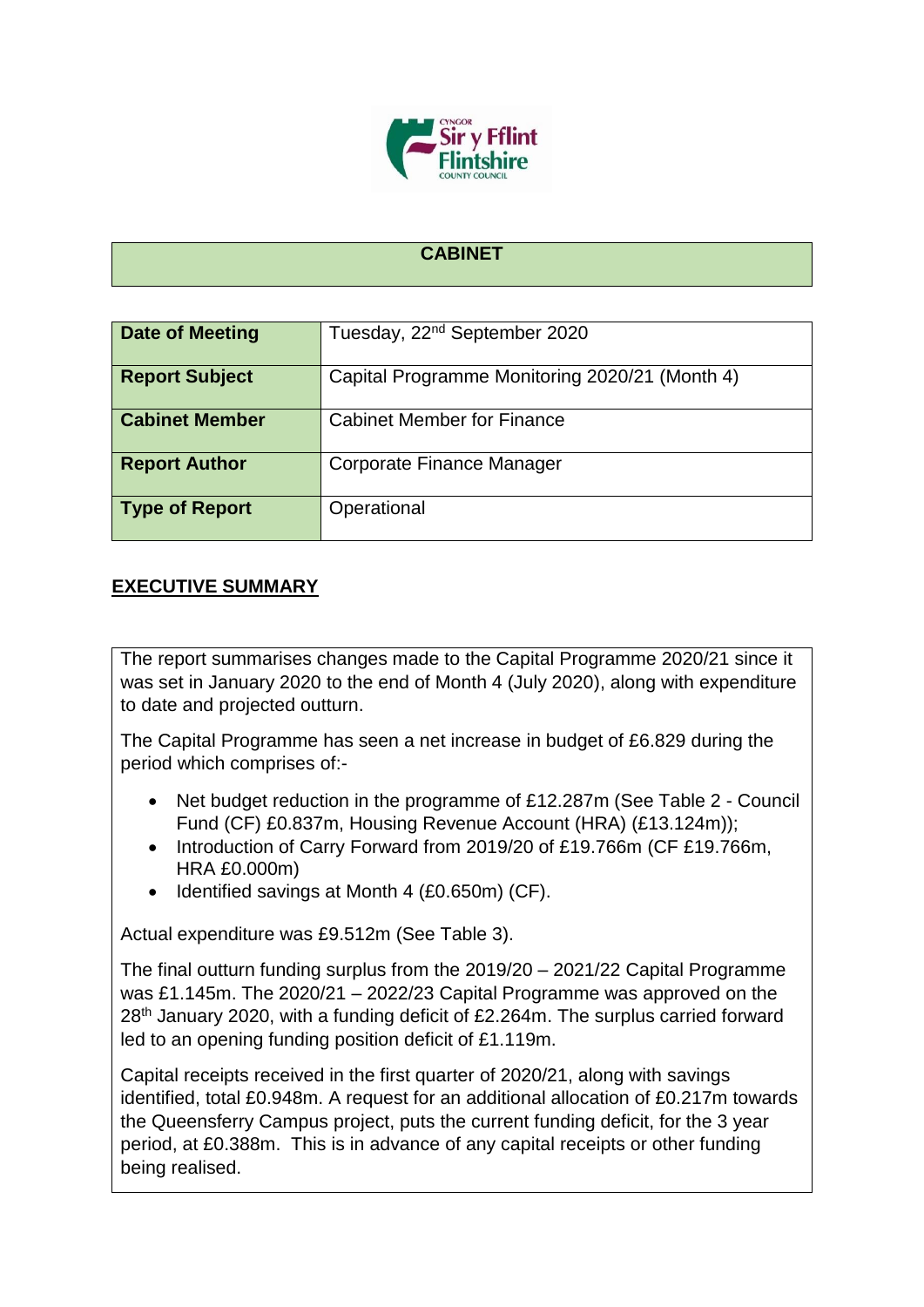|   | <b>RECOMMENDATIONS</b>                                                              |
|---|-------------------------------------------------------------------------------------|
|   | Cabinet are requested to approve the overall report.                                |
| 2 | Cabinet are requested to approve the carry forward adjustments set out at<br>1.16.  |
| 3 | Cabinet are requested to approve the additional allocations, as set out in<br>1.19. |

## **REPORT DETAILS**

| 1.00 | <b>EXPLAINING THE CAPITAL PROGRAMME MONITORING POSITION -</b><br><b>MONTH 4 2020/21</b>                                                                                                                         |
|------|-----------------------------------------------------------------------------------------------------------------------------------------------------------------------------------------------------------------|
| 1.01 | <b>Background</b>                                                                                                                                                                                               |
|      | The Council approved a Council Fund (CF) Capital Programme of<br>£42.582m and a Housing Revenue Account (HRA) Capital Programme of<br>£30.464m for 2020/21 at its meeting of 28 <sup>th</sup> January, 2020.    |
| 1.02 | For presentational purposes the Capital Programme is shown as a whole,<br>with sub-totals for the Council Fund and HRA. In reality the HRA<br>programme is 'ring fenced' and can only be used for HRA purposes. |
| 1.03 | <b>Changes since Budget approval</b>                                                                                                                                                                            |
|      | Table 1 below sets out how the programme has changed during 2020/21.<br>More detailed cumulative information relating to each Portfolio is provided<br>in Appendix A:-                                          |
|      |                                                                                                                                                                                                                 |
|      |                                                                                                                                                                                                                 |
|      |                                                                                                                                                                                                                 |
|      |                                                                                                                                                                                                                 |
|      |                                                                                                                                                                                                                 |
|      |                                                                                                                                                                                                                 |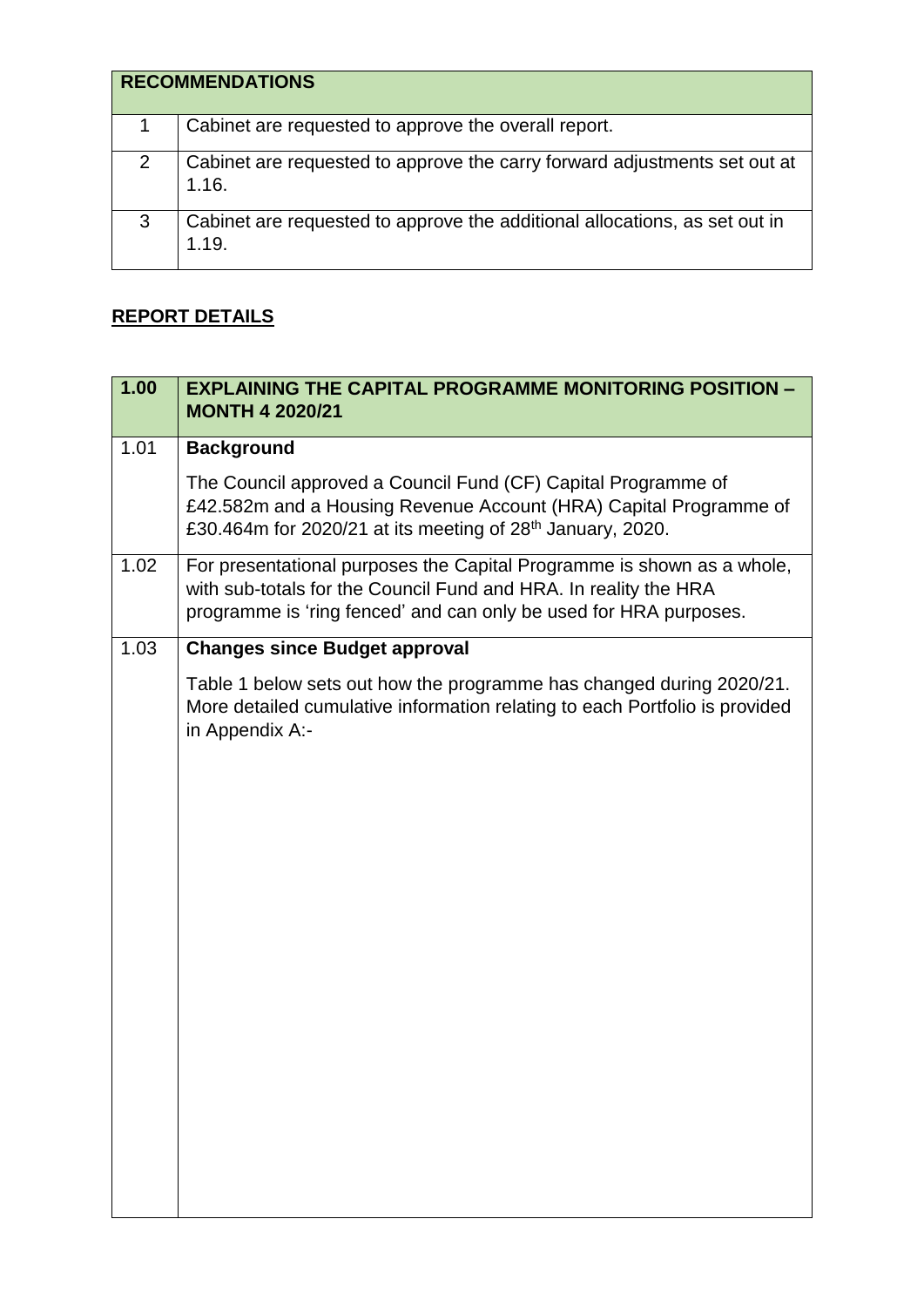|                                                                 | <b>REVISED PROGRAMME</b>                                                                                                                 | Original<br><b>Budget</b><br>2020/21 | Carry<br><b>Forward</b><br>from<br>2019/20 | 2020/21<br><b>Savings</b> | Changes -<br><b>This Period</b> | <b>Revised</b><br><b>Budget</b><br>2020/21 |
|-----------------------------------------------------------------|------------------------------------------------------------------------------------------------------------------------------------------|--------------------------------------|--------------------------------------------|---------------------------|---------------------------------|--------------------------------------------|
|                                                                 |                                                                                                                                          | £m                                   | £m                                         | £m                        | £m                              | £m                                         |
|                                                                 | People & Resources                                                                                                                       | 0.400                                | 0.170                                      | 0.000                     | (0.170)                         | 0.400                                      |
|                                                                 | Governance                                                                                                                               | 1.176                                | 0.975                                      | 0.000                     | 0.000                           | 2.151                                      |
|                                                                 | Education & Youth                                                                                                                        | 10.166                               | 8.519                                      | 0.000                     | (1.582)                         | 17.103                                     |
|                                                                 | <b>Social Services</b>                                                                                                                   | 1.247                                | 4.188                                      | 0.000                     | 3.780                           | 9.215                                      |
|                                                                 | Planning, Environment & Economy                                                                                                          | 3.078                                | 0.905                                      | 0.000                     | 0.204                           | 4.187                                      |
|                                                                 | Streetscene & Transportation                                                                                                             | 3.030                                | 1.302                                      | 0.000                     | 10.001                          | 14.333                                     |
|                                                                 | <b>Strategic Programmes</b>                                                                                                              | 0.985                                | 0.636                                      | 0.000                     | 0.160                           | 1.781                                      |
|                                                                 | Housing & Assets                                                                                                                         | 22.500                               | 3.071                                      | (0.650)                   | (11.556)                        | 13.365                                     |
|                                                                 | <b>Council Fund Total</b>                                                                                                                | 42.582                               | 19.766                                     | (0.650)                   | 0.837                           | 62.535                                     |
|                                                                 | <b>HRA Total</b>                                                                                                                         | 30.464                               | 0.000                                      | 0.000                     | (13.124)                        | 17.340                                     |
|                                                                 | <b>Programme Total</b>                                                                                                                   | 73.046                               | 19.766                                     | (0.650)                   | (12.287)                        | 79.875                                     |
| monitoring reports presented to Cabinet during 2019/20.<br>1.05 | <b>Changes during this period</b>                                                                                                        |                                      |                                            |                           |                                 |                                            |
|                                                                 | Funding changes during this period have resulted in a net decrease in the<br>programme total of £12.287m (CF £0.837m, HRA (£13.124m)). A |                                      |                                            |                           |                                 |                                            |
|                                                                 | summary of the changes, detailing major items, is shown in Table 2                                                                       |                                      |                                            |                           |                                 |                                            |
|                                                                 | below:-                                                                                                                                  |                                      |                                            |                           |                                 |                                            |
|                                                                 |                                                                                                                                          |                                      |                                            |                           |                                 |                                            |
|                                                                 |                                                                                                                                          |                                      |                                            |                           |                                 |                                            |
|                                                                 |                                                                                                                                          |                                      |                                            |                           |                                 |                                            |
|                                                                 |                                                                                                                                          |                                      |                                            |                           |                                 |                                            |
|                                                                 |                                                                                                                                          |                                      |                                            |                           |                                 |                                            |
|                                                                 |                                                                                                                                          |                                      |                                            |                           |                                 |                                            |
|                                                                 |                                                                                                                                          |                                      |                                            |                           |                                 |                                            |
|                                                                 |                                                                                                                                          |                                      |                                            |                           |                                 |                                            |
|                                                                 |                                                                                                                                          |                                      |                                            |                           |                                 |                                            |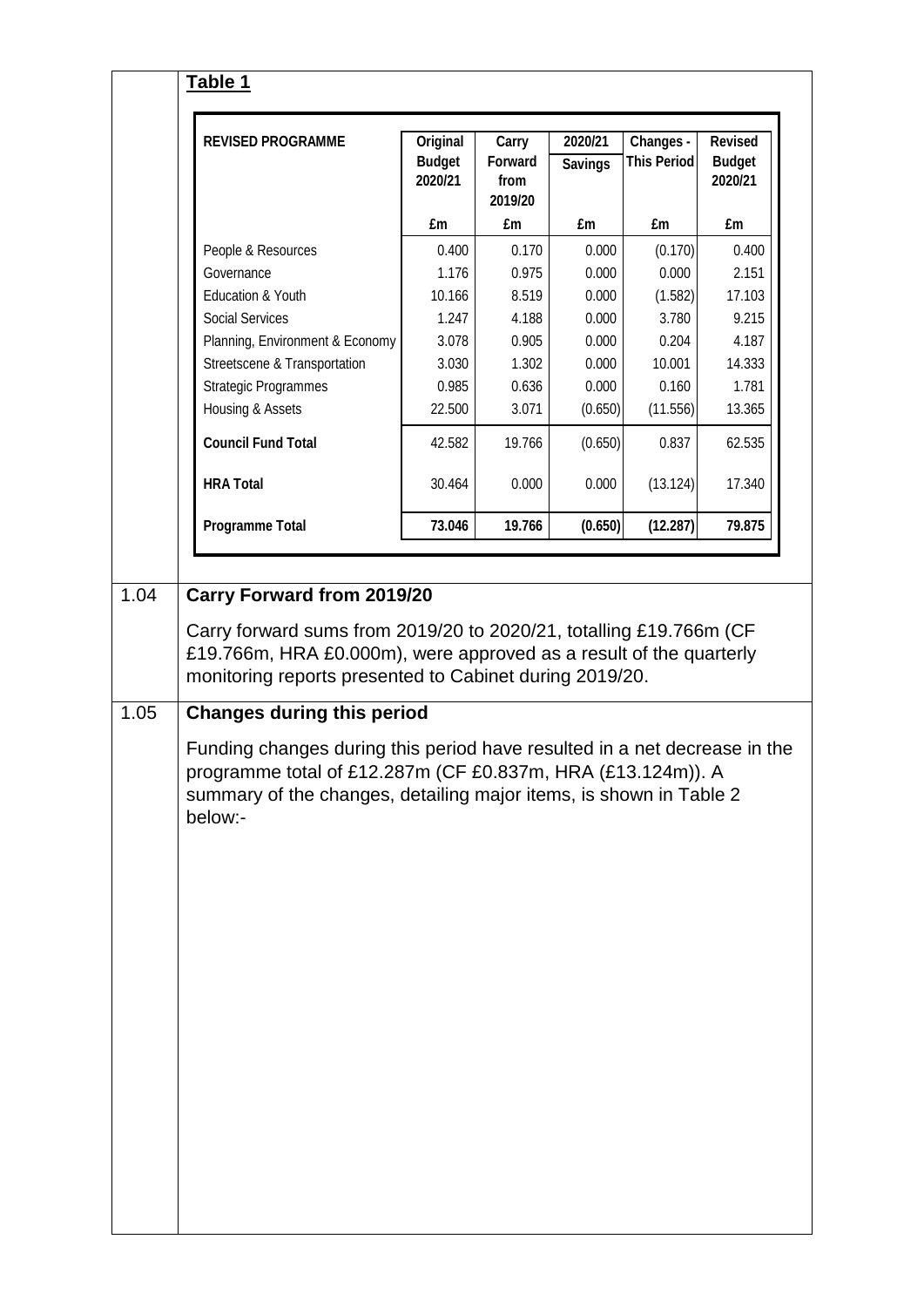|      | <b>CHANGES DURING THIS PERIOD</b>                                                                                                                                                                                                                                                                                                                                      |      |          |
|------|------------------------------------------------------------------------------------------------------------------------------------------------------------------------------------------------------------------------------------------------------------------------------------------------------------------------------------------------------------------------|------|----------|
|      |                                                                                                                                                                                                                                                                                                                                                                        | Para | £m       |
|      | <b>COUNCIL FUND</b>                                                                                                                                                                                                                                                                                                                                                    |      |          |
|      | <b>Increases</b>                                                                                                                                                                                                                                                                                                                                                       |      |          |
|      | <b>Transportation Grants</b>                                                                                                                                                                                                                                                                                                                                           | 1.06 | 10.884   |
|      | Programme                                                                                                                                                                                                                                                                                                                                                              | 1.07 | 3.778    |
|      | Gypsy and Traveller Capital Grant                                                                                                                                                                                                                                                                                                                                      | 1.08 | 0.286    |
|      | Other Aggregate Increases                                                                                                                                                                                                                                                                                                                                              |      | 0.718    |
|      |                                                                                                                                                                                                                                                                                                                                                                        |      | 15.666   |
|      | <b>Decreases</b>                                                                                                                                                                                                                                                                                                                                                       |      |          |
|      | Affordable Housing                                                                                                                                                                                                                                                                                                                                                     | 1.09 | (11.700) |
|      | <b>School Moderisation</b>                                                                                                                                                                                                                                                                                                                                             | 1.10 | (1.590)  |
|      | <b>Waste Services</b>                                                                                                                                                                                                                                                                                                                                                  | 1.11 | (1.200)  |
|      | Other Aggregate Decreases                                                                                                                                                                                                                                                                                                                                              |      | (0.339)  |
|      |                                                                                                                                                                                                                                                                                                                                                                        |      | (14.829) |
|      | <b>Total</b>                                                                                                                                                                                                                                                                                                                                                           |      | 0.837    |
|      | <b>HRA</b>                                                                                                                                                                                                                                                                                                                                                             |      |          |
|      | <b>Increases</b>                                                                                                                                                                                                                                                                                                                                                       |      |          |
|      | Other Aggregate Increases                                                                                                                                                                                                                                                                                                                                              |      |          |
|      | <b>Decreases</b>                                                                                                                                                                                                                                                                                                                                                       |      | 0.000    |
|      | Across Programme Areas                                                                                                                                                                                                                                                                                                                                                 | 1.12 | (13.124) |
|      |                                                                                                                                                                                                                                                                                                                                                                        |      | (13.124) |
|      | <b>Total</b>                                                                                                                                                                                                                                                                                                                                                           |      | (13.124) |
|      |                                                                                                                                                                                                                                                                                                                                                                        |      |          |
| 1.06 | It is usual in the early part of the financial year to receive notification of<br>funding allocations that were not available at budget setting time. This is the<br>case with the Local Transport, Active Travel, Road Safety and Safe Routes<br>grants from Welsh Government (WG). These grants will provide a range of<br>transportation schemes across the County. |      |          |
| 1.07 | In addition to the above, the Council also received monies from WG<br>relating to Intermediate Care Fund (ICF) and Innovative Housing<br>Programme (IHP) for works taking place at Marleyfield House Care Home,<br>Buckley.                                                                                                                                            |      |          |
| 1.08 | There has also been an introduction of grant funding from WG for<br>refurbishment work at the Riverside Traveller site in Queensferry.                                                                                                                                                                                                                                 |      |          |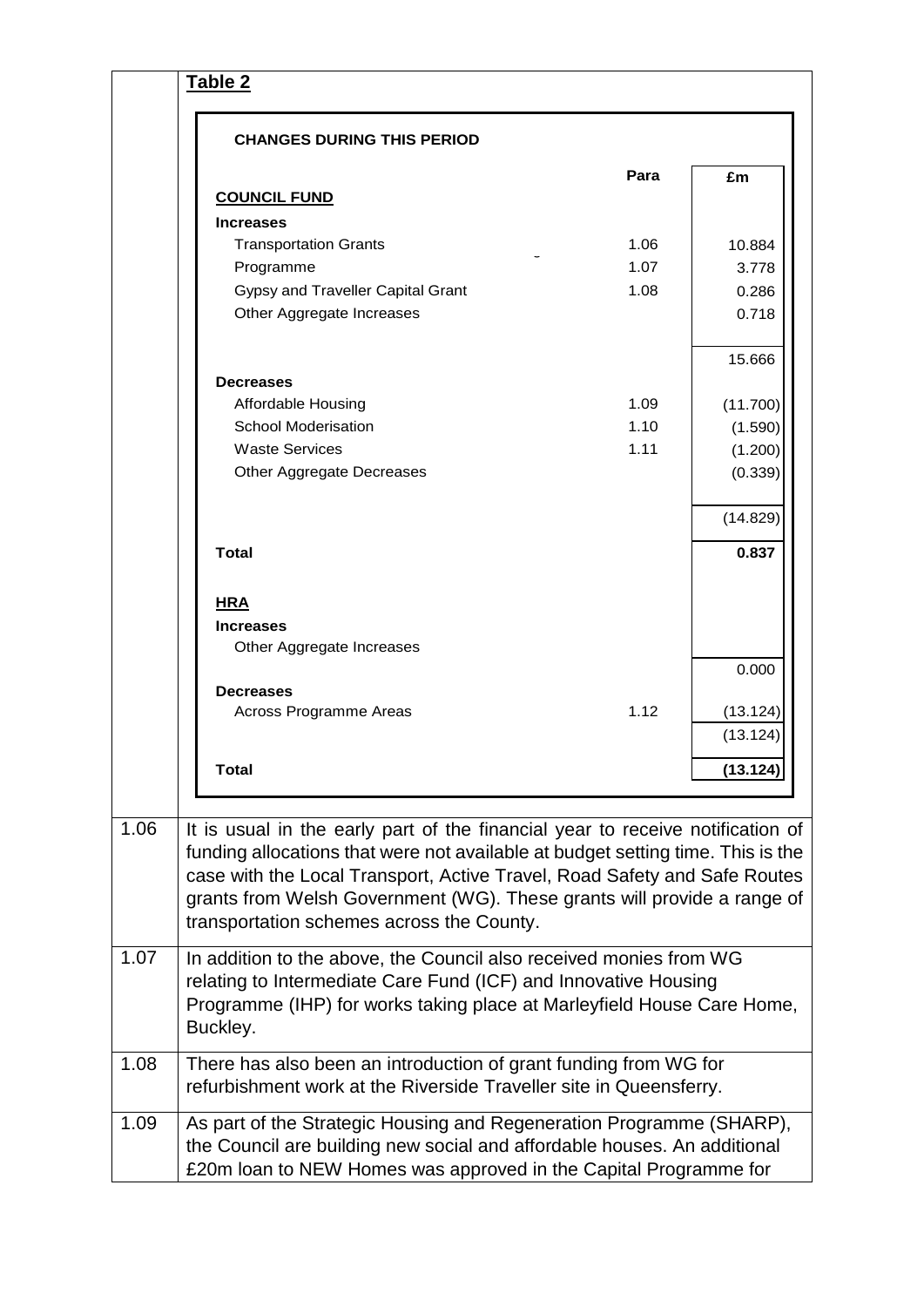|      | 2020/21. Re-profiling of the prudential borrowing has been carried out to<br>match projected actual expenditure in this financial year.                                                                                                                                                                                |
|------|------------------------------------------------------------------------------------------------------------------------------------------------------------------------------------------------------------------------------------------------------------------------------------------------------------------------|
| 1.10 | Re-profiling of prudential borrowing for school modernisation schemes to<br>next financial year has also been carried out. The service will utilise WG<br>grant funding in the first instance in 2020/21.                                                                                                              |
| 1.11 | Approval for capital funding for Standard Waste Transfer Station, was<br>subject to receipt of Welsh Government 'Invest to Save' (£1.2m) funding<br>which is no longer available due to COVID-19.                                                                                                                      |
|      | Given that replacing Standard is a critical element of the Streetscene<br>Service, it will be necessary for the service to submit a bid for a second<br>element of funding from the Council fund to replace the 'Invest to Save'<br>funds for the 2021/22 programme.                                                   |
| 1.12 | Re-profiling of budget across all programme areas of the HRA. The current<br>forecast is based on current government advice on the pandemic and<br>subsequent public health guidance for construction work. Due to the social<br>distancing measures in place, this has prevented works from continuing as<br>planned. |
| 1.13 | <b>Capital Expenditure compared to Budget</b>                                                                                                                                                                                                                                                                          |
|      | Expenditure as at Month 4, across the whole of the Capital Programme<br>was £9.512m. The breakdown of expenditure is analysed in Table 3, along<br>with the percentage spend against budget.                                                                                                                           |
|      | This shows that 11.91% of the budget has been spent (CF 9.10%, HRA<br>22.02%). Corresponding figures for Month 4 2019/20 were 16.82% (CF<br>16.13%, HRA 17.91%).                                                                                                                                                       |
| 1.14 | The table also shows a projected underspend (pending carry forward and<br>other adjustments) of £6.420m on the Council Fund and a break even<br>position on the HRA.                                                                                                                                                   |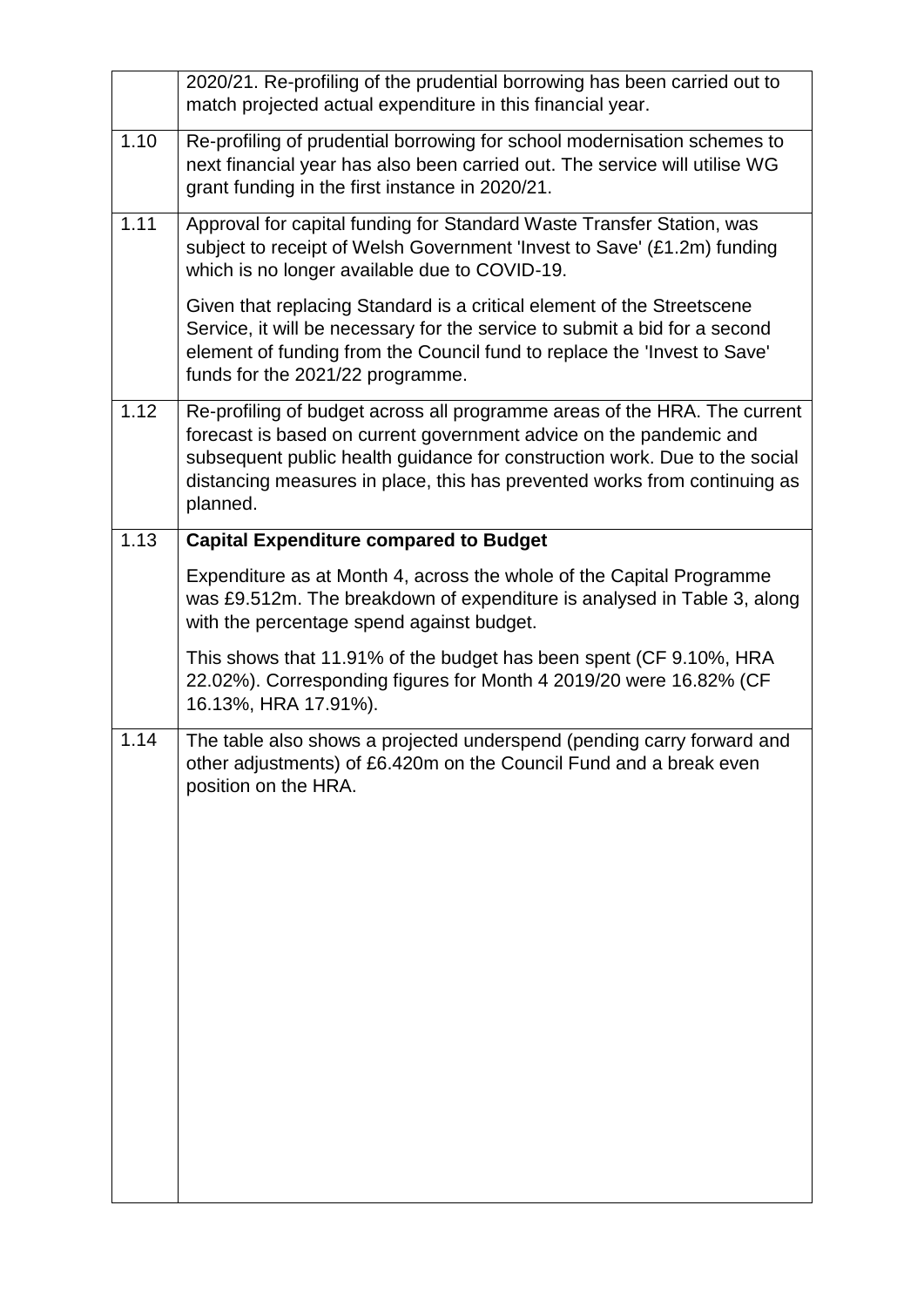| <b>EXPENDITURE</b>                                                                                                                                                                                                                                                                                                                                                                | <b>Revised</b><br><b>Budget</b> | <b>Cumulative</b><br><b>Expenditure</b><br>Month 4 | Percentage<br>Spend v<br><b>Budget</b>                        | Projected<br>Outturn | Variance<br><b>Budget v</b><br>Outturn<br>(Under)/Over |
|-----------------------------------------------------------------------------------------------------------------------------------------------------------------------------------------------------------------------------------------------------------------------------------------------------------------------------------------------------------------------------------|---------------------------------|----------------------------------------------------|---------------------------------------------------------------|----------------------|--------------------------------------------------------|
|                                                                                                                                                                                                                                                                                                                                                                                   | £m                              | £m                                                 | $\%$                                                          | £m                   | £m                                                     |
| People & Resources                                                                                                                                                                                                                                                                                                                                                                | 0.400                           | 0.000                                              | 0.00                                                          | 0.400                | 0.000                                                  |
| Governance                                                                                                                                                                                                                                                                                                                                                                        | 2.151                           | 0.029                                              | 1.35                                                          | 1.980                | (0.171)                                                |
| Education & Youth                                                                                                                                                                                                                                                                                                                                                                 | 17.103                          | 0.784                                              | 4.58                                                          | 12.564               | (4.539)                                                |
| <b>Social Services</b>                                                                                                                                                                                                                                                                                                                                                            | 9.215                           | 1.812                                              | 19.66                                                         | 9.215                | 0.000                                                  |
| Planning, Environment & Economy                                                                                                                                                                                                                                                                                                                                                   | 4.187                           | 0.271                                              | 6.47                                                          | 4.000                | (0.187)                                                |
| Streetscene & Transportation                                                                                                                                                                                                                                                                                                                                                      | 14.333                          | 0.998                                              | 6.96                                                          | 13.790               | (0.543)                                                |
| <b>Strategic Programmes</b>                                                                                                                                                                                                                                                                                                                                                       | 1.781                           | 0.122                                              | 6.85                                                          | 1.581                | (0.200)                                                |
| Housing & Assets                                                                                                                                                                                                                                                                                                                                                                  | 13.365                          | 1.677                                              | 12.55                                                         | 12.585               | (0.780)                                                |
| <b>Council Fund Total</b>                                                                                                                                                                                                                                                                                                                                                         | 62.535                          | 5.693                                              | 9.10                                                          | 56.115               | (6.420)                                                |
| <b>Disabled Adaptations</b>                                                                                                                                                                                                                                                                                                                                                       | 0.737                           | 0.137                                              | 18.59                                                         | 0.737                | 0.000                                                  |
| <b>Energy Schemes</b>                                                                                                                                                                                                                                                                                                                                                             | 0.275                           | 0.126                                              | 45.82                                                         | 0.275                | 0.000                                                  |
| Major Works                                                                                                                                                                                                                                                                                                                                                                       | 1.311                           | 0.403                                              | 30.74                                                         | 1.311                | 0.000                                                  |
| <b>Accelerated Programmes</b>                                                                                                                                                                                                                                                                                                                                                     | 0.371                           | 0.045                                              | 12.13                                                         | 0.371                | 0.000                                                  |
| <b>WHQS Improvements</b>                                                                                                                                                                                                                                                                                                                                                          | 9.060                           | 2.615                                              | 28.86                                                         | 9.060                | 0.000                                                  |
| SHARP Programme                                                                                                                                                                                                                                                                                                                                                                   | 5.586                           | 0.493                                              | 8.83                                                          | 5.586                | 0.000                                                  |
| <b>Housing Revenue Account Total</b>                                                                                                                                                                                                                                                                                                                                              | 17.340                          | 3.819                                              | 22.02                                                         | 17.340               | 0.000                                                  |
| <b>Programme Total</b>                                                                                                                                                                                                                                                                                                                                                            | 79.875                          | 9.512                                              | 11.91                                                         | 73.455               | (6.420)                                                |
| Details of the variances for individual programme areas are listed in<br>Appendix B, which includes the reasons, and remedial actions which may<br>be required, where those variances exceed +/- 10% of the revised budget.<br>In addition, where carry forward into 2021/22 has been identified, this is<br>also included in the narrative.<br><b>Carry Forward into 2021/22</b> |                                 |                                                    |                                                               |                      |                                                        |
| During the quarter, carry forward of £6.420m (all CF) has been identified<br>which reflects reviewed spending plans across all programme areas; these<br>amounts can be split into 2 areas, those required to meet the cost of<br>programme works and/or retention payments in 2021/22 and Corporate<br>provision that are allocated as requested and approved.                   |                                 |                                                    |                                                               |                      |                                                        |
| The Corporate provision is as follows:-                                                                                                                                                                                                                                                                                                                                           |                                 |                                                    |                                                               |                      |                                                        |
|                                                                                                                                                                                                                                                                                                                                                                                   |                                 |                                                    | Community Asset Transfers - Community groups have a number of |                      |                                                        |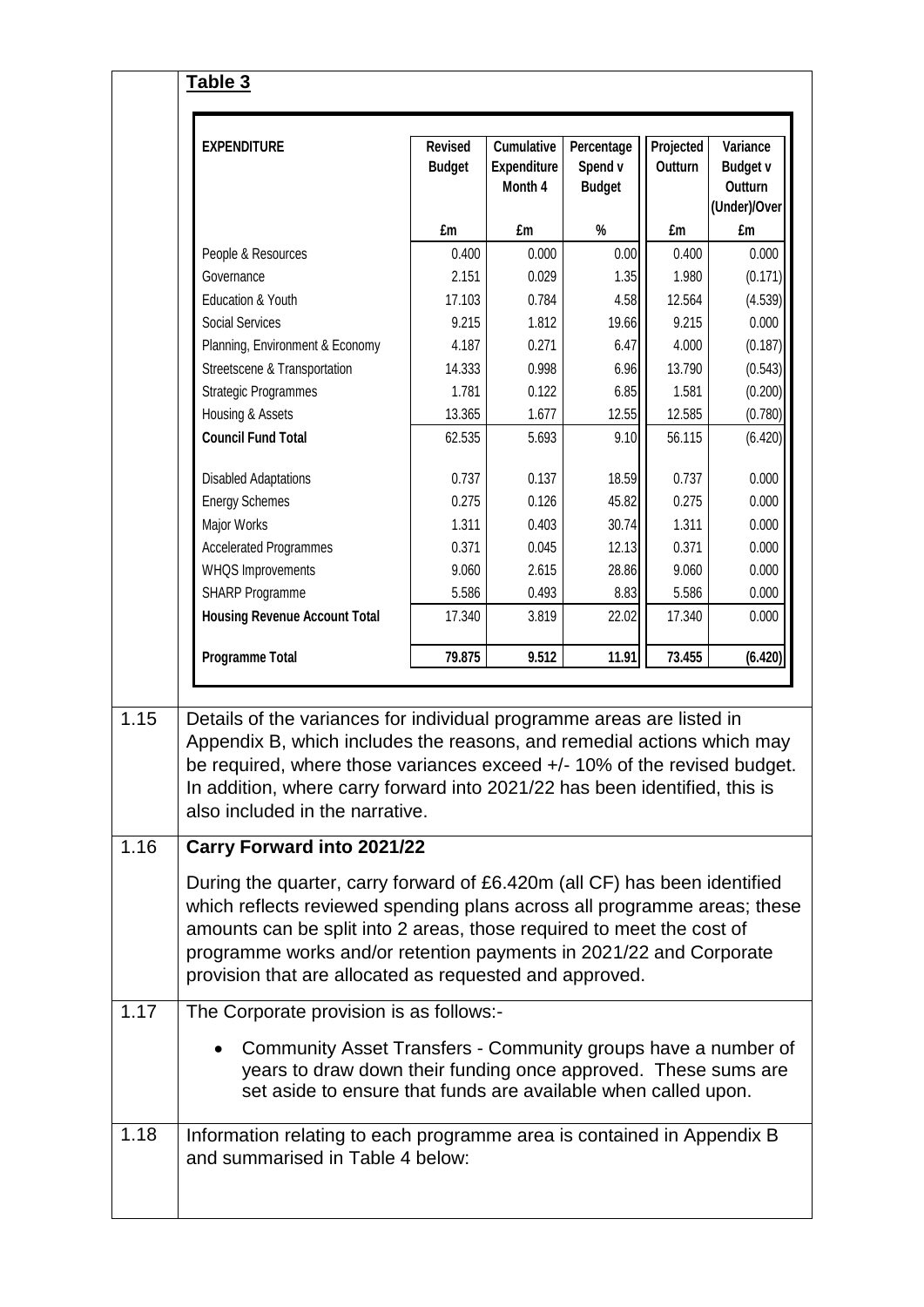|      | Table 4                                                                                                                                                                                                                                                                                                                                                           |         |  |  |
|------|-------------------------------------------------------------------------------------------------------------------------------------------------------------------------------------------------------------------------------------------------------------------------------------------------------------------------------------------------------------------|---------|--|--|
|      |                                                                                                                                                                                                                                                                                                                                                                   |         |  |  |
|      | <b>CARRY FORWARD INTO</b>                                                                                                                                                                                                                                                                                                                                         | Month 4 |  |  |
|      | 2021/22                                                                                                                                                                                                                                                                                                                                                           | £m      |  |  |
|      | Governance                                                                                                                                                                                                                                                                                                                                                        | 0.171   |  |  |
|      | <b>Education &amp; Youth</b>                                                                                                                                                                                                                                                                                                                                      | 4.539   |  |  |
|      | Planning, Environment & Economy                                                                                                                                                                                                                                                                                                                                   | 0.187   |  |  |
|      | Streetscene & Transportation                                                                                                                                                                                                                                                                                                                                      | 0.543   |  |  |
|      | <b>Strategic Programmes</b>                                                                                                                                                                                                                                                                                                                                       | 0.200   |  |  |
|      | Housing & Assets                                                                                                                                                                                                                                                                                                                                                  | 0.780   |  |  |
|      | <b>Council Fund</b>                                                                                                                                                                                                                                                                                                                                               | 6.420   |  |  |
|      | <b>TOTAL</b>                                                                                                                                                                                                                                                                                                                                                      | 6.420   |  |  |
|      |                                                                                                                                                                                                                                                                                                                                                                   |         |  |  |
|      |                                                                                                                                                                                                                                                                                                                                                                   |         |  |  |
| 1.19 | <b>Additional Allocations</b>                                                                                                                                                                                                                                                                                                                                     |         |  |  |
|      |                                                                                                                                                                                                                                                                                                                                                                   |         |  |  |
|      | Additional allocations have been identified in the programme in this quarter<br>as follows:                                                                                                                                                                                                                                                                       |         |  |  |
|      | Arosfa Extension - £0.090m. Arosfa is a short term care facility<br>supporting children and young people who have a physical or<br>learning disability. The facility is regularly oversubscribed meaning<br>short term care has to be purchased Out of County, at additional<br>cost.                                                                             |         |  |  |
|      | Following an assessment of works, revised extension and<br>refurbishment costs of this existing scheme estimate a £0.090m<br>shortfall against allocated funding. Development will generate<br>revenue savings by reducing the costs of Out of County<br>placements, and provide additional, higher quality short term care<br>within the County.                 |         |  |  |
|      | This can be funded from within the current 'headroom' provision.                                                                                                                                                                                                                                                                                                  |         |  |  |
|      | Development of Queensferry Campus - £0.217m. Works at<br>$\bullet$<br>Queensferry Campus include the refurbishment of Queensferry CP,<br>the creation of a new Pupil Referral Unit and the development of a<br>new Community Hub building that will cater for local groups. The<br>proposals form part of the WG 21st Century Schools and Education<br>programme. |         |  |  |
|      | Following market testing, the total cost of the project is £0.217m in<br>excess of the current funding envelop. Cabinet is requested to<br>approve additional capital resources of £0.217m towards these<br>works.                                                                                                                                                |         |  |  |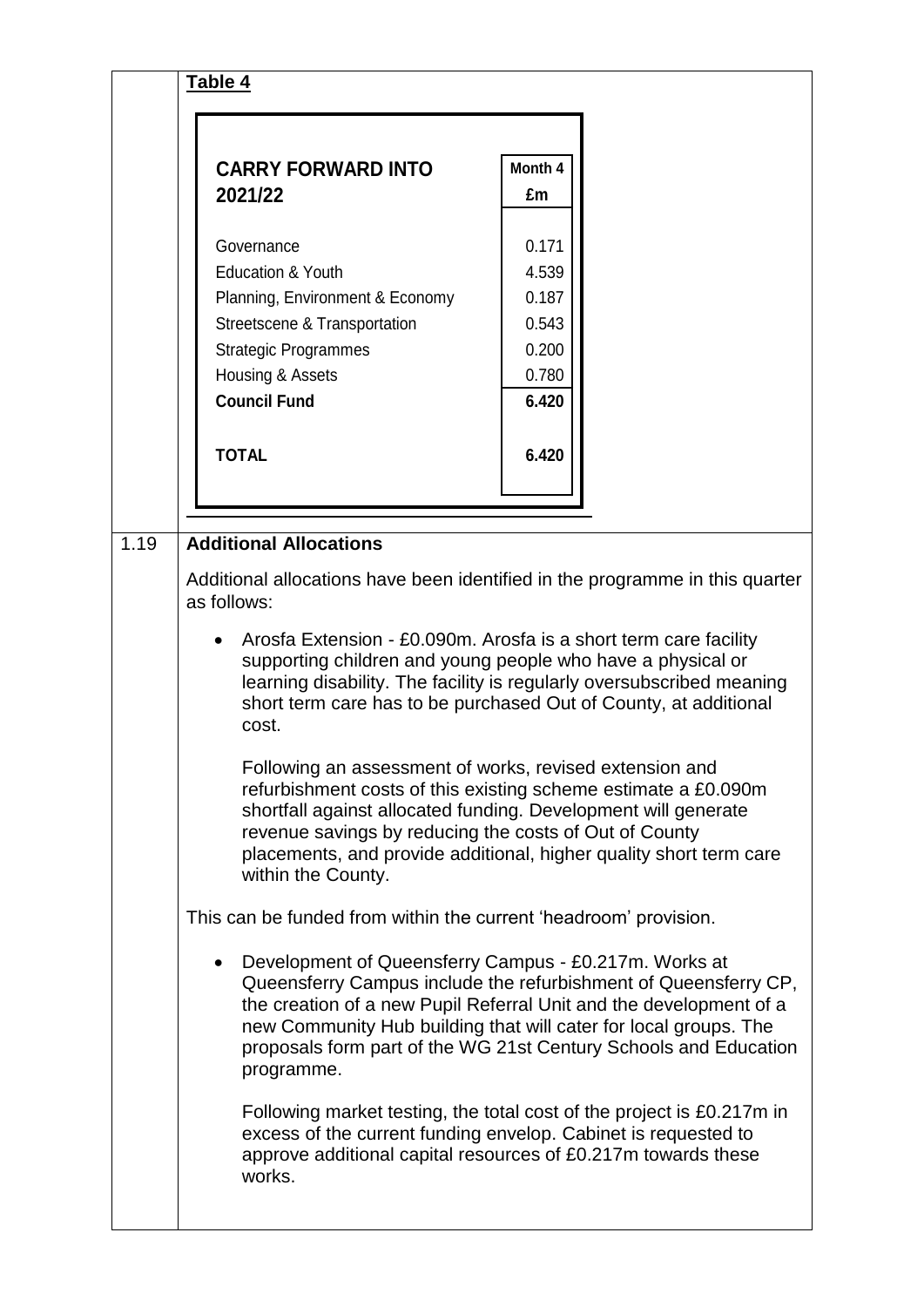| 1.20 | <b>Savings</b>                                                                                                                                                                                                                                                                                                                                                                           |                                                                                                                                                                                                                                        |                                        |  |  |  |
|------|------------------------------------------------------------------------------------------------------------------------------------------------------------------------------------------------------------------------------------------------------------------------------------------------------------------------------------------------------------------------------------------|----------------------------------------------------------------------------------------------------------------------------------------------------------------------------------------------------------------------------------------|----------------------------------------|--|--|--|
|      | The following saving have been identified in the programme in this quarter.                                                                                                                                                                                                                                                                                                              |                                                                                                                                                                                                                                        |                                        |  |  |  |
|      | Disabled Facilities Grants (DFG) - £0.650m. A saving has been<br>identified in relation to the DFG budget. The DFG budget is<br>customer driven and subject to change each year, however the<br>service have reviewed the in-year position carefully and the accrued<br>total budget will not be fully utilised. This one-off saving can be<br>released back into the Capital Programme. |                                                                                                                                                                                                                                        |                                        |  |  |  |
| 1.21 |                                                                                                                                                                                                                                                                                                                                                                                          | <b>Funding of 2020/21 Approved Schemes</b>                                                                                                                                                                                             |                                        |  |  |  |
|      |                                                                                                                                                                                                                                                                                                                                                                                          | The position at Month 4 is summarised in Table 5 below for the three year<br>Capital Programme between 2020/21 - 2022/23:-                                                                                                             |                                        |  |  |  |
|      | Table 5                                                                                                                                                                                                                                                                                                                                                                                  |                                                                                                                                                                                                                                        |                                        |  |  |  |
|      |                                                                                                                                                                                                                                                                                                                                                                                          | FUNDING OF APPROVED SCHEMES 2020/21 - 2022/23                                                                                                                                                                                          |                                        |  |  |  |
|      |                                                                                                                                                                                                                                                                                                                                                                                          |                                                                                                                                                                                                                                        | £m<br>£m                               |  |  |  |
|      |                                                                                                                                                                                                                                                                                                                                                                                          | Balance carried forward from 2019/20                                                                                                                                                                                                   | (1.145)                                |  |  |  |
|      |                                                                                                                                                                                                                                                                                                                                                                                          | <b>Increases</b><br>Shortfall in 2020/21 to 2022/23 Budget<br>Additional allocation to Queensferry Campus                                                                                                                              | 2.264<br>0.217<br>2.481                |  |  |  |
|      |                                                                                                                                                                                                                                                                                                                                                                                          | <b>Decreases</b><br>Actual In year receipts<br>Savings from Disabled Facilities Grant<br><b>Funding - (Available)/Shortfall</b>                                                                                                        | (0.298)<br>(0.650)<br>(0.948)<br>0.388 |  |  |  |
| 1.22 |                                                                                                                                                                                                                                                                                                                                                                                          | The final outturn funding surplus from the 2019/20 - 2021/22 Capital<br>Programme was £1.145m.                                                                                                                                         |                                        |  |  |  |
|      |                                                                                                                                                                                                                                                                                                                                                                                          | The 2020/21 – 2022/23 Capital Programme was approved on the $28th$<br>January 2020, with a funding deficit of £2.264m. The surplus carried<br>forward will lead to an opening funding position deficit of £1.119m.                     |                                        |  |  |  |
|      |                                                                                                                                                                                                                                                                                                                                                                                          | Capital receipts received in the first quarter of 2020/21, along with savings<br>identified total £0.948m.                                                                                                                             |                                        |  |  |  |
|      | realised.                                                                                                                                                                                                                                                                                                                                                                                | A request for an additional allocation of £0.217m towards the Queensferry<br>Campus project, puts the current funding deficit, for the 3 year period, at<br>£0.388m. This is in advance of any capital receipts or other funding being |                                        |  |  |  |
| 1.23 |                                                                                                                                                                                                                                                                                                                                                                                          | <b>Investment in County Towns</b>                                                                                                                                                                                                      |                                        |  |  |  |
|      |                                                                                                                                                                                                                                                                                                                                                                                          | At its meeting on 12 <sup>th</sup> December 2017, the Council approved a Notice of<br>Motion relating to the reporting of investment in county towns. The extent                                                                       |                                        |  |  |  |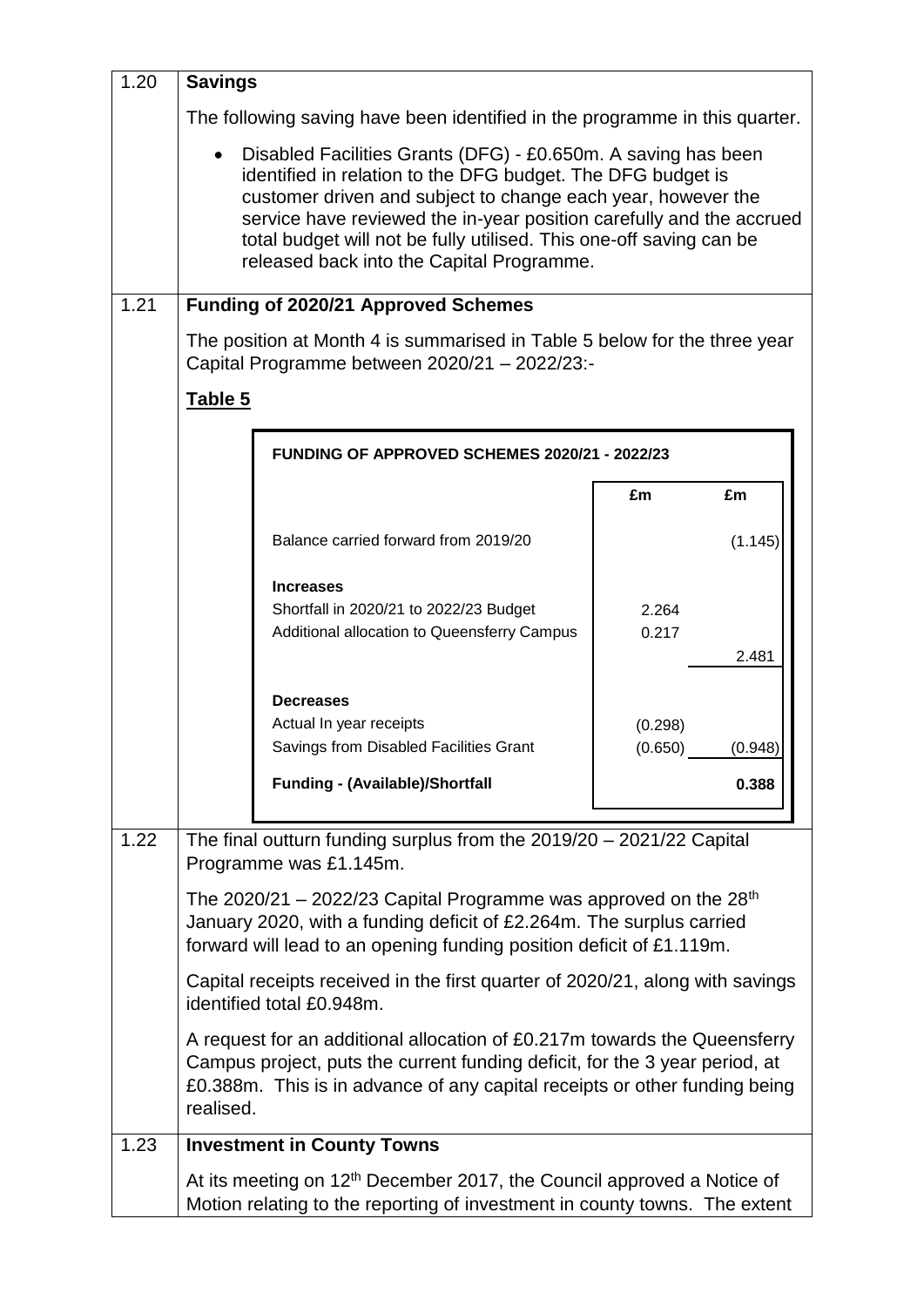|      | and format of the reporting was agreed at the Corporate Resources<br>Overview and Scrutiny Committee on 14th June 2018.                                                                                                                                                                                                       |                                                                      |                                                                        |                                                                       |  |
|------|-------------------------------------------------------------------------------------------------------------------------------------------------------------------------------------------------------------------------------------------------------------------------------------------------------------------------------|----------------------------------------------------------------------|------------------------------------------------------------------------|-----------------------------------------------------------------------|--|
| 1.24 | Table 6 below shows a summary of the 2019/20 actual expenditure, the<br>2020/21 revised budget and budgets for future years as approved by<br>Council at its meeting of 28 <sup>th</sup> January, 2020. Further detail can be found in<br>Appendix C, including details of the 2020/21 spend to Month 4.<br>Table 6           |                                                                      |                                                                        |                                                                       |  |
|      | <b>INVESTMENT IN COUNTY TOWNS</b>                                                                                                                                                                                                                                                                                             | 2019/20<br><b>Actual</b><br>£m                                       | 2020/21<br><b>Revised</b><br><b>Budget</b><br>£m                       | $2021 -$<br>2023<br><b>Budget</b><br>£m                               |  |
|      | Buckley / Penyffordd<br>Connah's Quay / Shotton<br>Flint / Bagillt<br>Holywell / Caerwys / Mostyn<br>Mold / Treuddyn / Cilcain<br>Queensferry / Hawarden / Sealand<br>Saltney / Broughton / Hope<br>Unallocated / To Be Confirmed                                                                                             | 7.729<br>3.844<br>3.048<br>3.291<br>3.406<br>5.925<br>0.748<br>0.728 | 12.073<br>6.031<br>3.587<br>1.326<br>5.816<br>10.160<br>2.932<br>7.996 | 0.656<br>0.000<br>0.000<br>2.956<br>3.038<br>2.856<br>4.222<br>33.920 |  |
|      | <b>Total</b>                                                                                                                                                                                                                                                                                                                  | 28.719                                                               | 49.921                                                                 | 47.648                                                                |  |
| 1.25 | The inclusion of actuals for 2019/20 and approved schemes for future<br>years allows a slightly fuller picture of investment plans. However,<br>expenditure which has occurred in years' prior to 2019/20 has not be<br>included, and the expenditure and budgets reported should be considered<br>in that context.           |                                                                      |                                                                        |                                                                       |  |
| 1.26 | There are two significant factors which increase allocations to particular<br>areas, which are homes developed under SHARP, and new or remodelled<br>schools. The impact of these can be seen in the detail shown in Appendix<br>C.                                                                                           |                                                                      |                                                                        |                                                                       |  |
| 1.27 | Some expenditure cannot yet be allocated to specific towns as schemes<br>are not yet fully developed or are generic in nature and not easily<br>identifiable to one of the seven areas. As such schemes are identified the<br>expenditure will be allocated to the relevant area.                                             |                                                                      |                                                                        |                                                                       |  |
| 1.28 | Information on the split between internal and external funding can be found<br>in Appendix C.                                                                                                                                                                                                                                 |                                                                      |                                                                        |                                                                       |  |
| 1.29 | In addition to the information contained in Appendix C, there is also<br>considerable capital expenditure on the HRA Welsh Housing Quality<br>Standard (WHQS), which was originally outside the scope of this analysis.<br>A summary is provided in Table 7 below, albeit using a slightly different<br>catchment area basis. |                                                                      |                                                                        |                                                                       |  |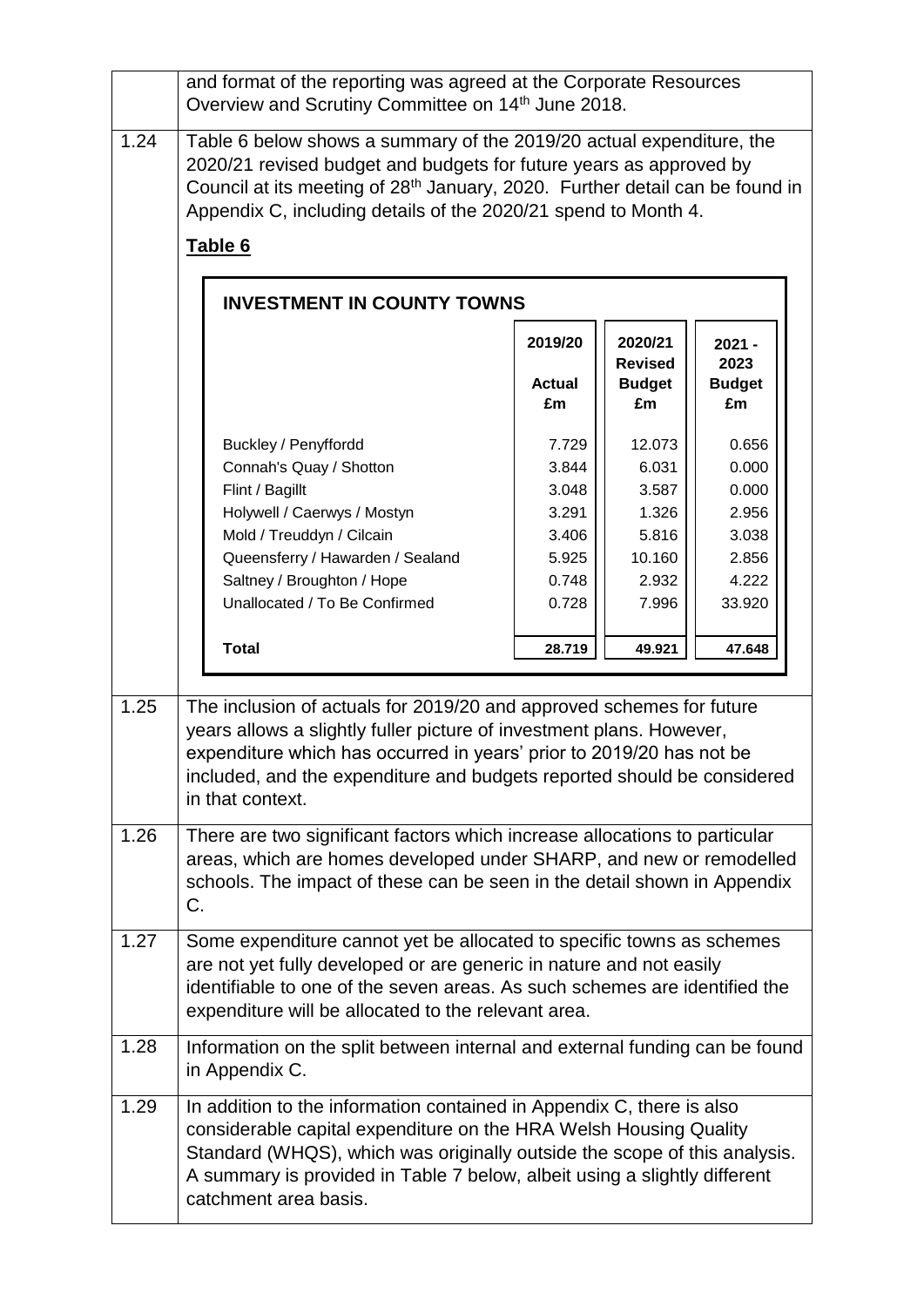| <b>WHQS Programme</b>   |                         |                                |
|-------------------------|-------------------------|--------------------------------|
|                         | 2019/20<br>Actual<br>£m | 2020/21<br><b>Budget</b><br>£m |
| Holywell                | 2.950                   | 0.300                          |
| Flint                   | 2.110                   | 0.300                          |
| Deeside & Saltney       | 0.420                   | 2.611                          |
| <b>Buckley</b>          | 0.600                   | 4.579                          |
| Mold                    | 7.130                   | 1.432                          |
| Connah's Quay & Shotton | 0.480                   | 1.400                          |
| <b>Total</b>            | 13.690                  | 10.622                         |

| 2.00 | <b>RESOURCE IMPLICATIONS</b>                                       |
|------|--------------------------------------------------------------------|
| 2.01 | Financial implications - As set out in the body of the report.     |
| 2.02 | Personnel implications - None directly as a result of this report. |

| 3.00 | <b>IMPACT ASSESSMENT AND RISK MANAGEMENT</b>                                                                                                                                                                                                                                                                                                                                                                                                                                                  |
|------|-----------------------------------------------------------------------------------------------------------------------------------------------------------------------------------------------------------------------------------------------------------------------------------------------------------------------------------------------------------------------------------------------------------------------------------------------------------------------------------------------|
| 3.01 | This is still an early position in the financial year and some service areas<br>have stated they are likely to have a better position of where schemes<br>stand within the next quarter of the year. COVID-19 recovery plans may<br>also impact on the Programme, causing delays to core funded schemes<br>which may result in them being re-profiled into the next financial year.                                                                                                           |
|      | These delays could impact the delivery of the programme in 2021/22,<br>which could result in future schemes being stalled in order to deliver the<br>schemes carried forward from 2020/21. There is a risk around having<br>resources available to manage and deliver schemes.                                                                                                                                                                                                                |
|      | Grants received in year will be monitored closely to ensure that<br>expenditure is incurred within the terms and conditions of the grant. The<br>capital team will work with project leads to report potential risks of<br>achieving spend within timescales and assist in liaising with the grant<br>provider.                                                                                                                                                                               |
|      | The Council has a prudent policy of allocating its own capital receipts to fund<br>capital projects only when receipts are actually received rather than when it<br>is anticipated the receipt will be received, and this position continues to be<br>the case. Due to the pandemic there may be a delay in obtaining capital<br>receipts as the timing of these receipts are also subject to market forces<br>outside of the Council's control. In line with current policy no allowance has |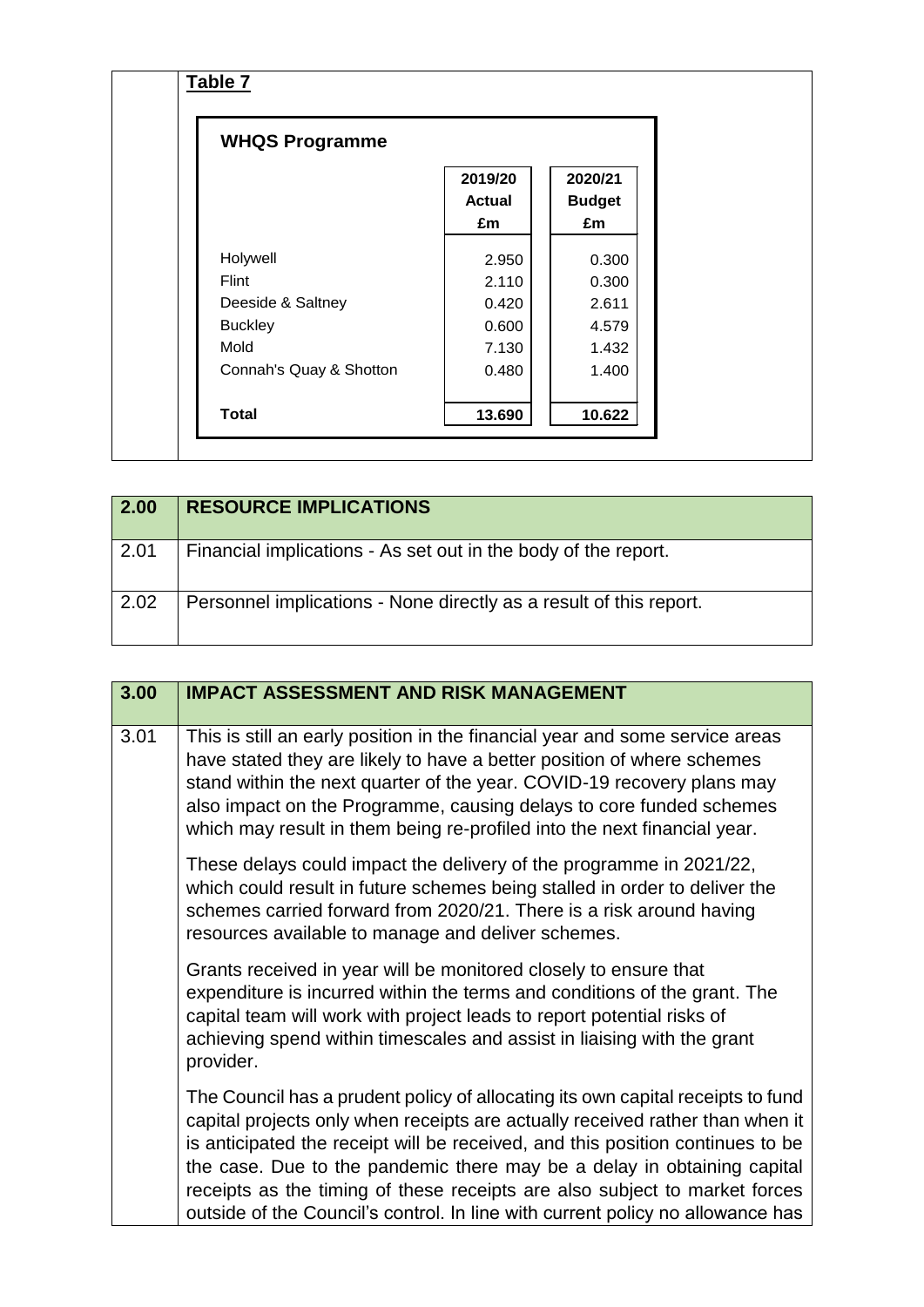| been made for these receipts in reporting the Council's capital funding |
|-------------------------------------------------------------------------|
| position.                                                               |

| 4.00 | <b>CONSULTATIONS REQUIRED/CARRIED OUT</b>                      |
|------|----------------------------------------------------------------|
| 4.01 | No consultation is required as a direct result of this report. |

| 5.00 | <b>APPENDICES</b>                                      |
|------|--------------------------------------------------------|
| 5.01 | Appendix A: Capital Programme - Changes during 2020/21 |
| 5.02 | Appendix B: Variances                                  |
| 5.03 | Appendix C: Investment in Towns                        |

| 6.00 | LIST OF ACCESSIBLE BACKGROUND DOCUMENTS      |
|------|----------------------------------------------|
| 6.01 | Capital Programme monitoring papers 2020/21. |

| $\boxed{7.00}$ | <b>CONTACT OFFICER DETAILS</b>                                                                                                        |
|----------------|---------------------------------------------------------------------------------------------------------------------------------------|
| 7.01           | <b>Contact Officer:</b> Chris Taylor, Principal Accountant<br>Telephone: 01352 703309<br>E-mail: christopher.taylor@flintshire.gov.uk |

## **8.00 GLOSSARY OF TERMS**

| 8.01 | <b>Budget Re-profiling:</b> Capital schemes are very dynamic and a number of<br>factors can influence their timing and funding. Budget re-profiling assures<br>that the correct resources are available in the correct accounting period to<br>finance the actual level of expenditure. |
|------|-----------------------------------------------------------------------------------------------------------------------------------------------------------------------------------------------------------------------------------------------------------------------------------------|
|      | <b>Capital Expenditure:</b> Expenditure on the acquisition of <b>non-current</b><br>assets or expenditure which extends the useful life of an existing asset                                                                                                                            |
|      | <b>Capital Programme:</b> The Council's financial plan covering capital<br>schemes and expenditure proposals for the current year and a number of<br>future years. It also includes estimates of the capital resources available<br>to finance the programme.                           |
|      | <b>Capital Receipts:</b> Receipts (in excess of £10,000) realised from the<br>disposal of assets.                                                                                                                                                                                       |
|      | Carry Forward: Carry forward occurs when schemes due to be completed<br>in a given financial year are delayed until a subsequent year. In this case                                                                                                                                     |